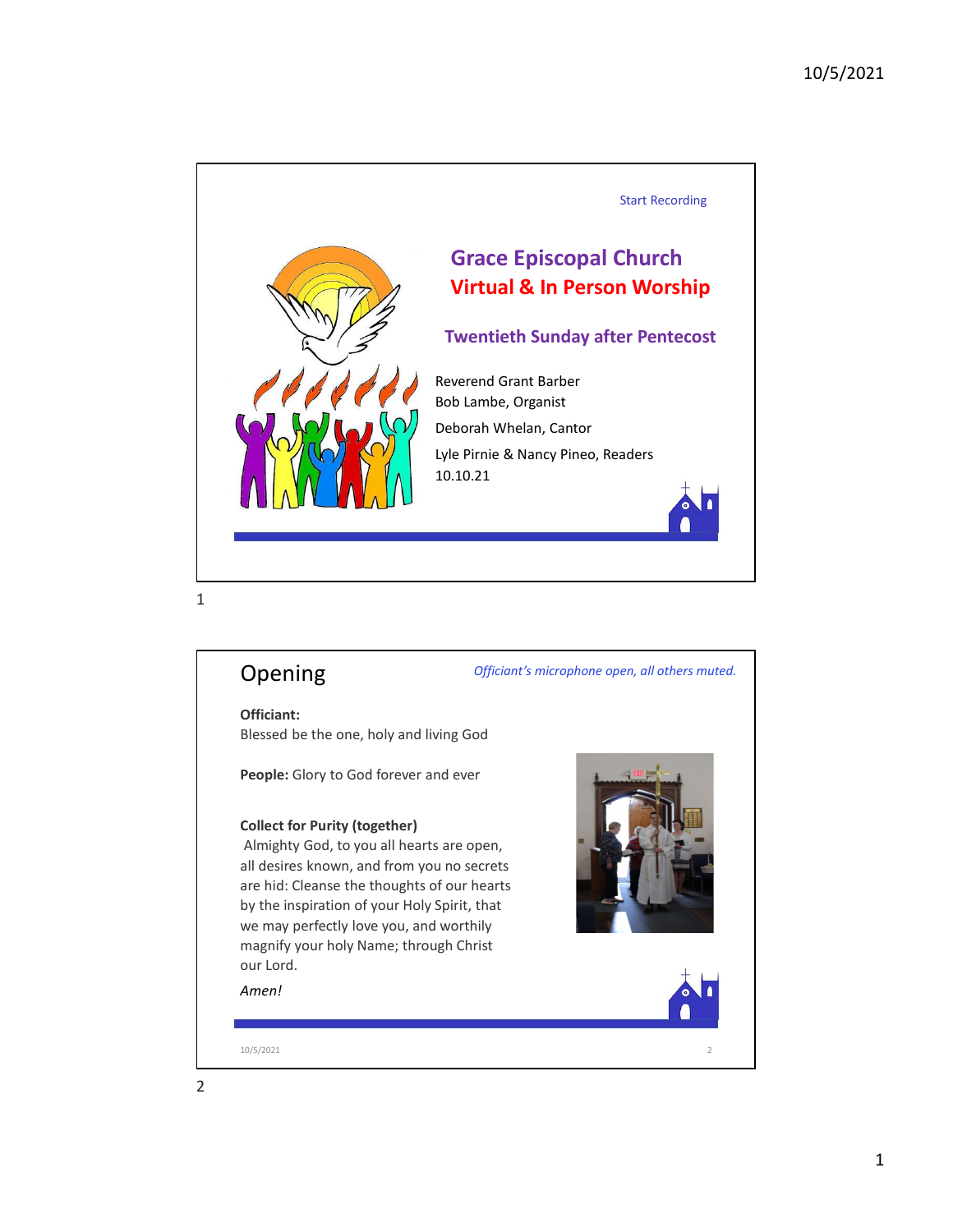



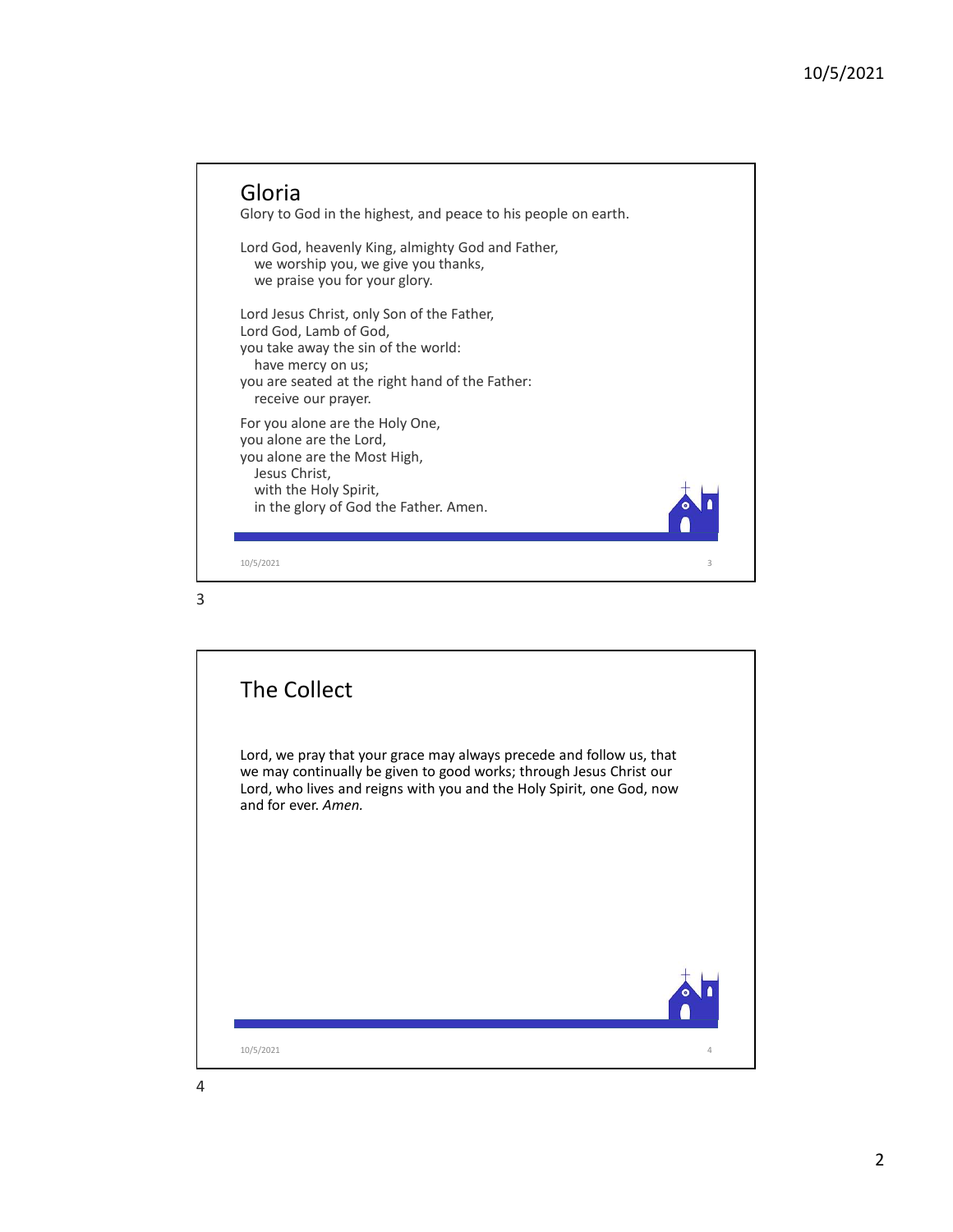

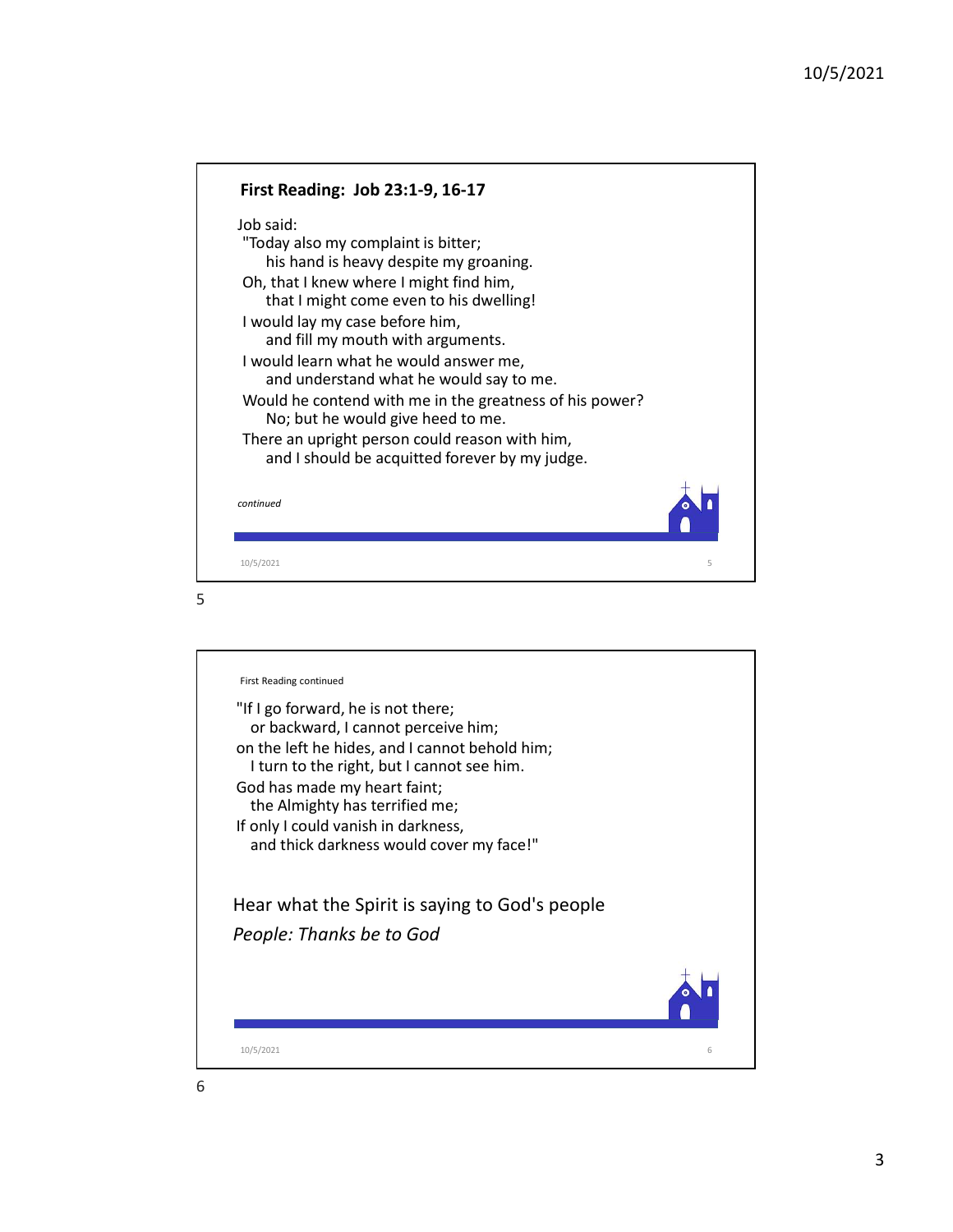

| they trusted, and you delivered them.                                                                             |                |  |
|-------------------------------------------------------------------------------------------------------------------|----------------|--|
| 5 They cried out to you and were delivered; *<br>they trusted in you and were not put to shame.<br>continued      |                |  |
| 10/5/2021                                                                                                         | $\overline{7}$ |  |
|                                                                                                                   |                |  |
|                                                                                                                   |                |  |
| Psalm continued                                                                                                   |                |  |
| 6 But as for me, I am a worm and no man, *                                                                        |                |  |
| scorned by all and despised by the people.                                                                        |                |  |
| 7 All who see me laugh me to scorn; *                                                                             |                |  |
| they curl their lips and wag their heads, saying,                                                                 |                |  |
| 8 "He trusted in the LORD; let him deliver him; *                                                                 |                |  |
| let him rescue him, if he delights in him."                                                                       |                |  |
| 9 Yet you are he who took me out of the womb, *                                                                   |                |  |
| and kept me safe upon my mother's breast.                                                                         |                |  |
| 10 I have been entrusted to you ever since I was born; *<br>you were my God when I was still in my mother's womb. |                |  |
|                                                                                                                   |                |  |
|                                                                                                                   |                |  |
|                                                                                                                   |                |  |
| 10/5/2021                                                                                                         | 8              |  |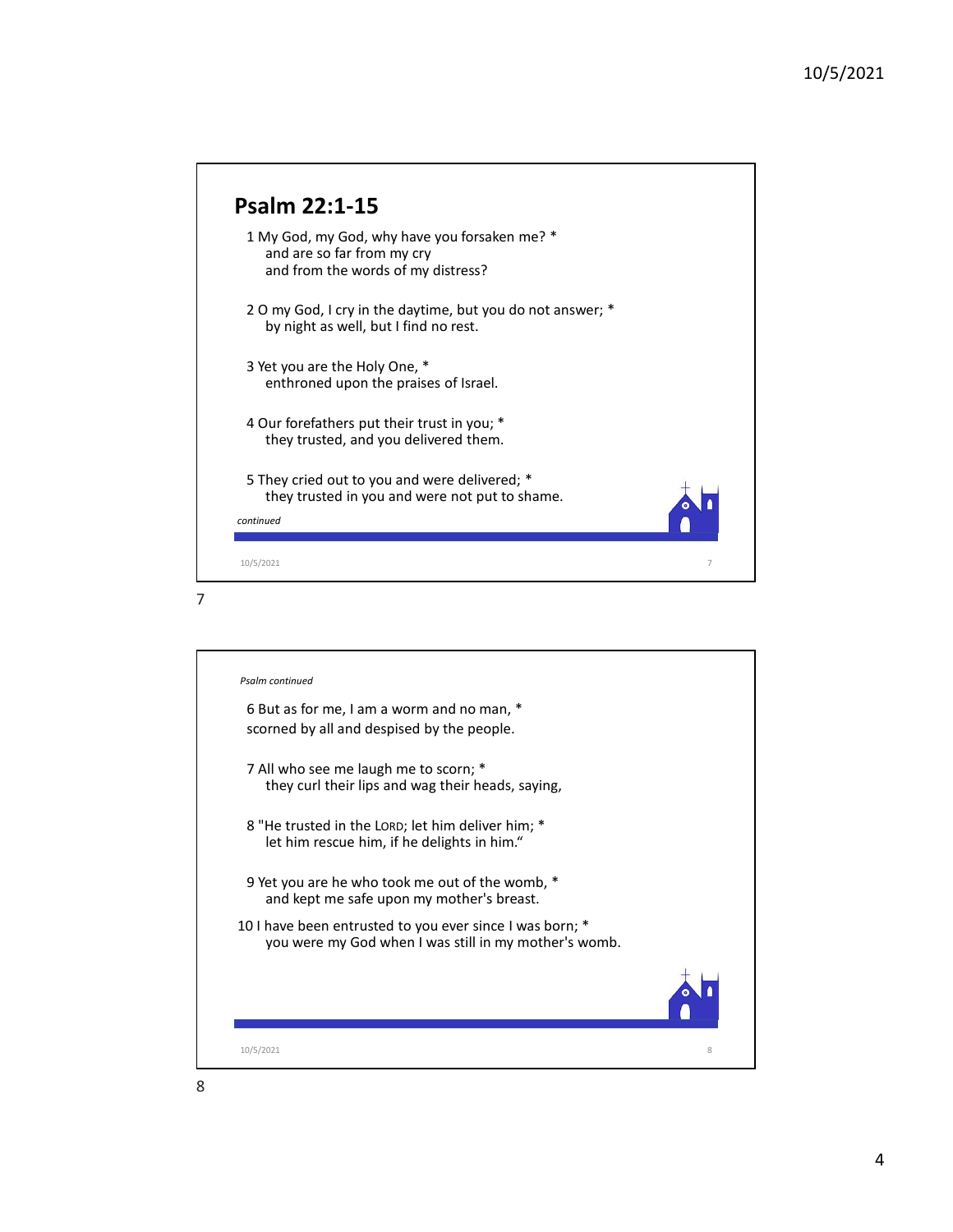| Psalm continued                                                                                                                             |         |  |
|---------------------------------------------------------------------------------------------------------------------------------------------|---------|--|
| 11 Be not far from me, for trouble is near, *<br>and there is none to help.                                                                 |         |  |
| 12 Many young bulls encircle me; *<br>strong bulls of Bashan surround me.                                                                   |         |  |
| 13 They open wide their jaws at me, *<br>like a ravening and a roaring lion.                                                                |         |  |
| 14 I am poured out like water;<br>all my bones are out of joint; *<br>my heart within my breast is melting wax.                             |         |  |
| 15 My mouth is dried out like a pot-sherd;<br>my tongue sticks to the roof of my mouth; *<br>and you have laid me in the dust of the grave. |         |  |
| 10/5/2021                                                                                                                                   | $\circ$ |  |
|                                                                                                                                             |         |  |
|                                                                                                                                             |         |  |
|                                                                                                                                             |         |  |

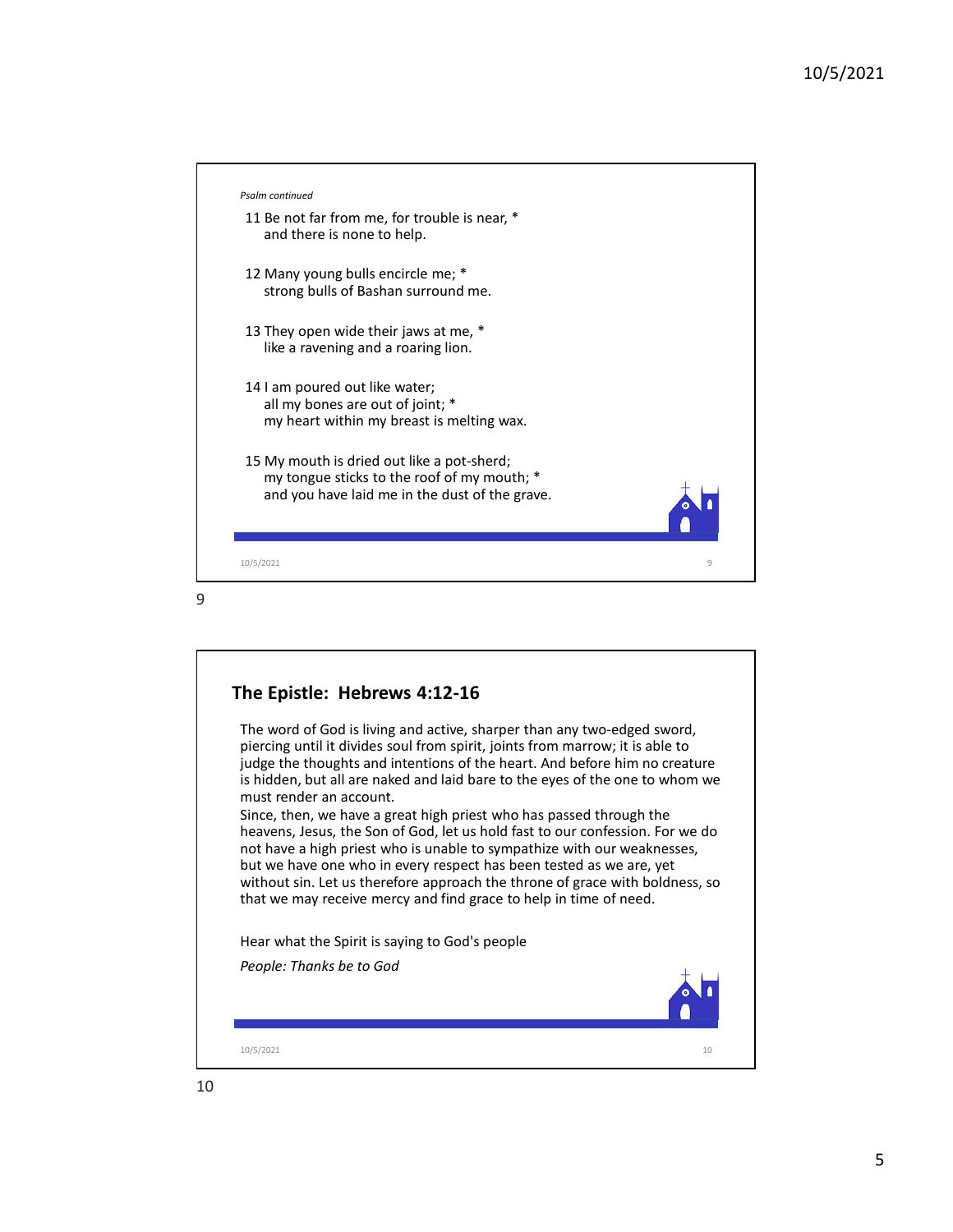

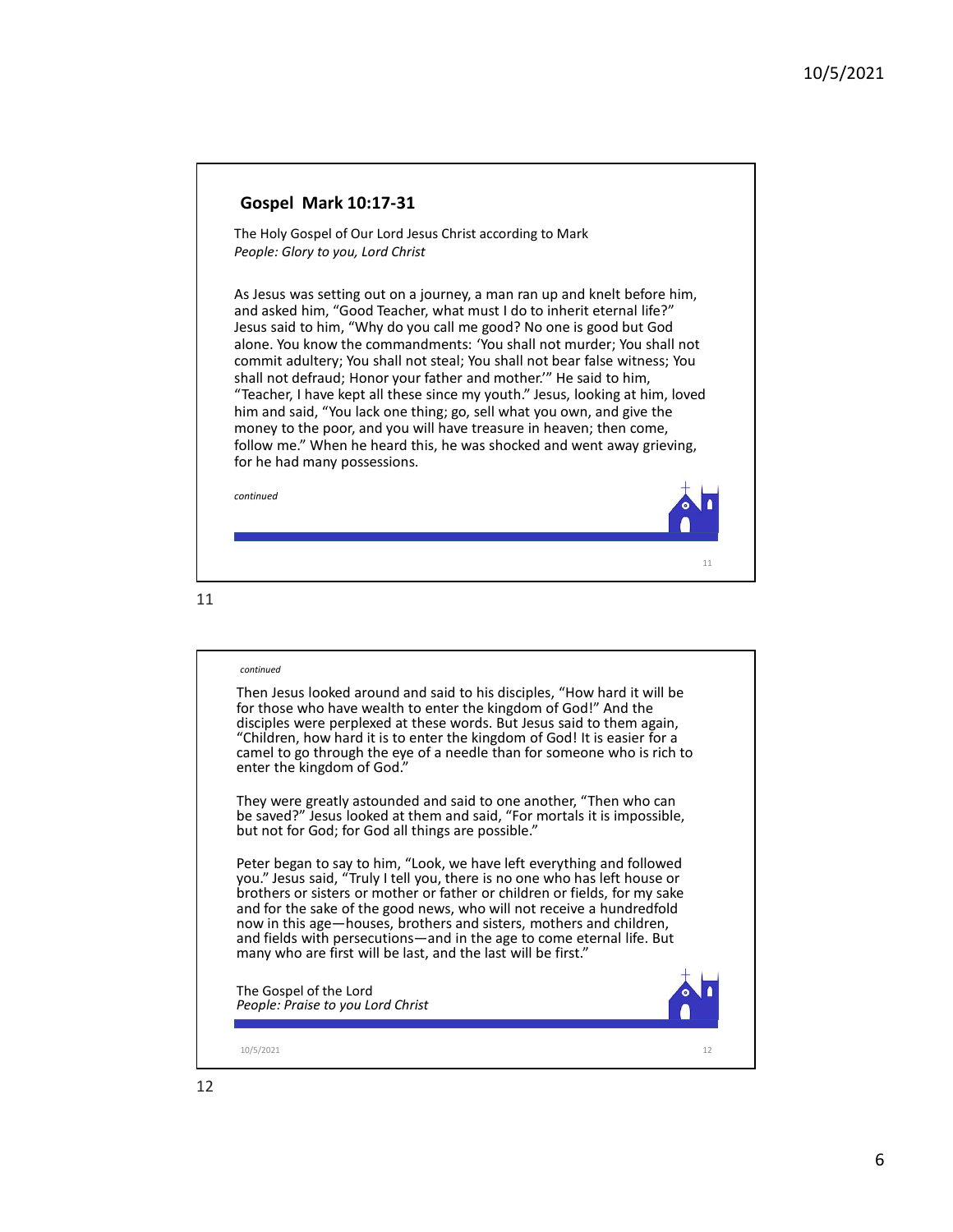



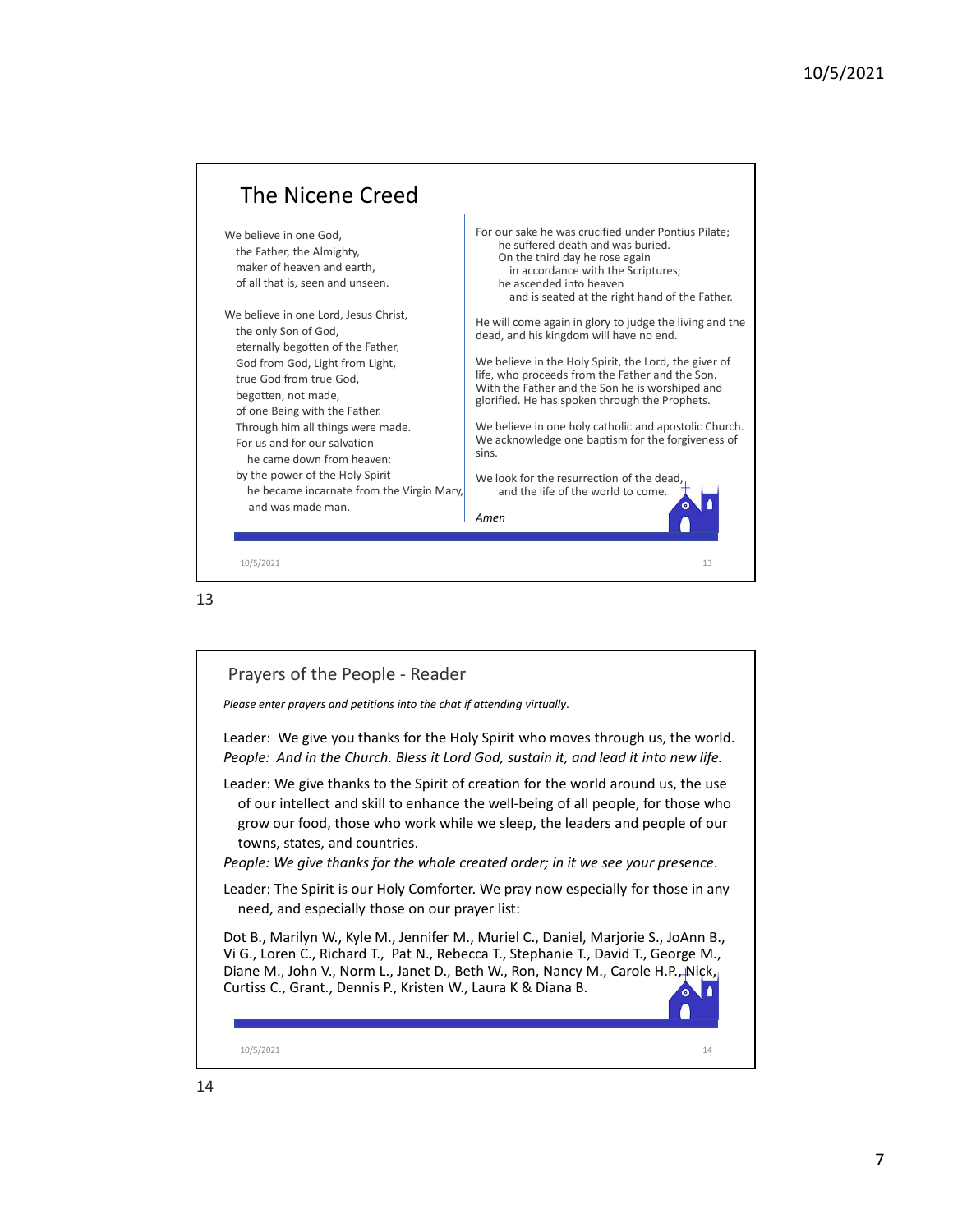

15

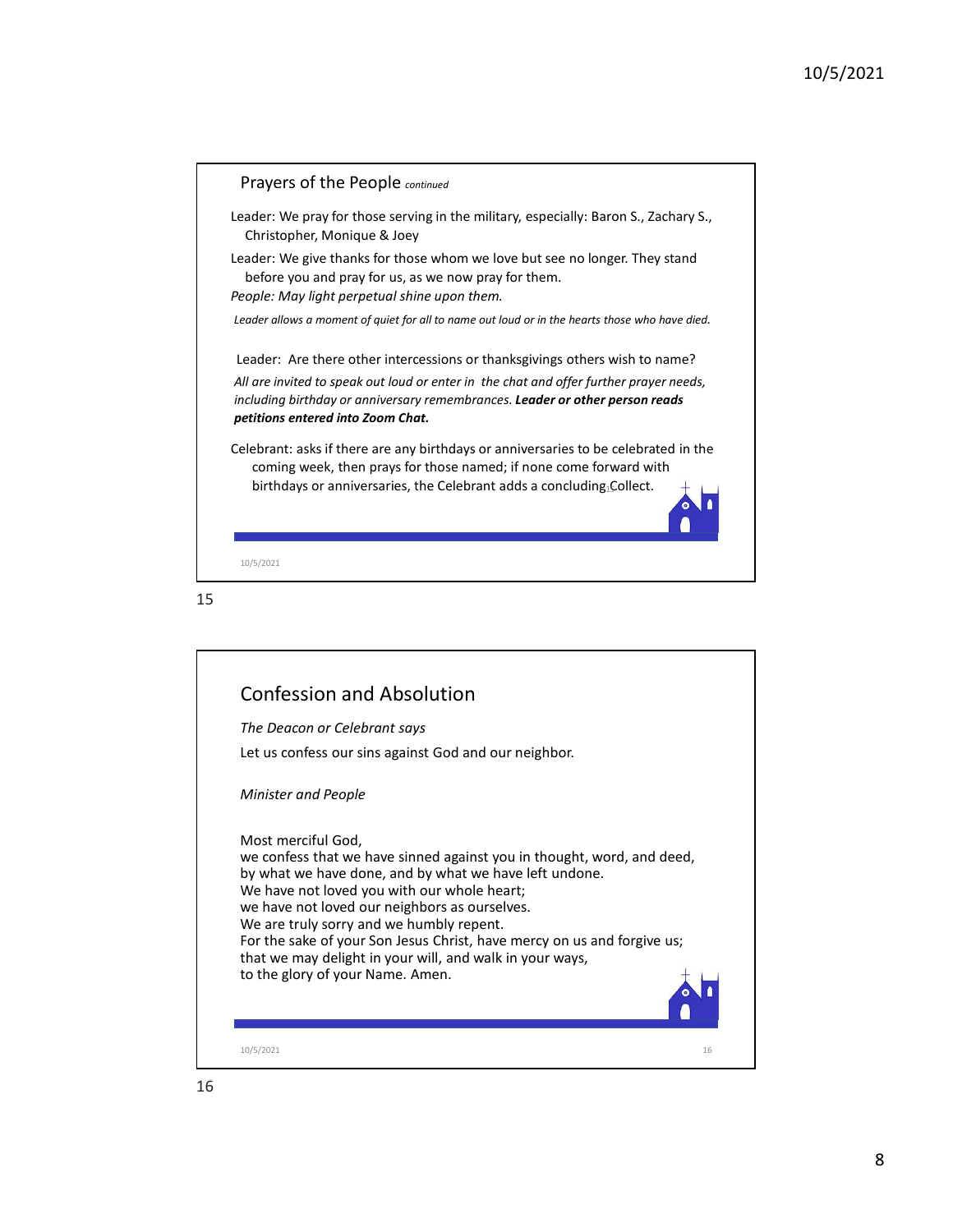



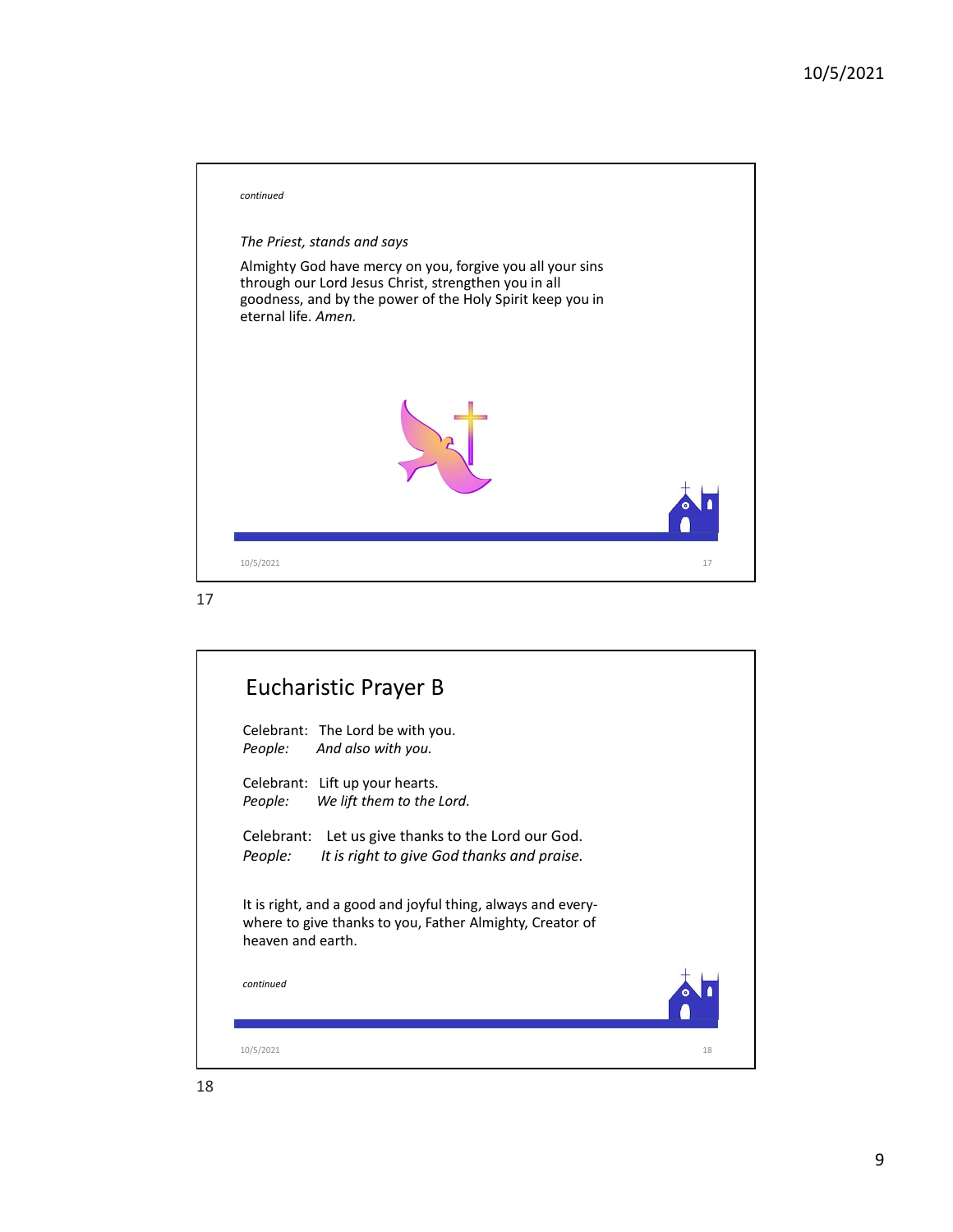

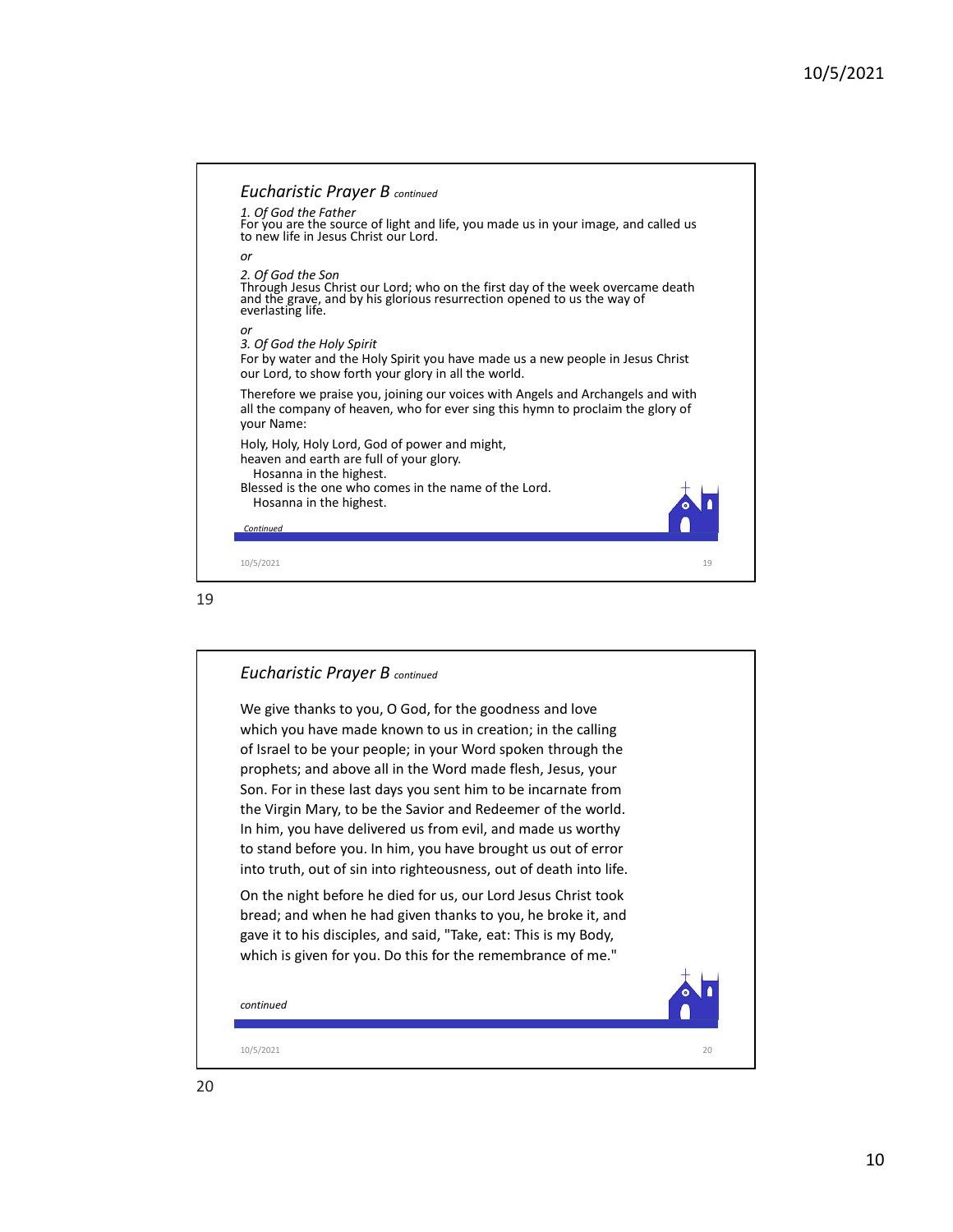| <b>Eucharistic Prayer B continued</b>                                                                                                                                                                                                                                                                   |    |
|---------------------------------------------------------------------------------------------------------------------------------------------------------------------------------------------------------------------------------------------------------------------------------------------------------|----|
| After supper he took the cup of wine; and when he had given<br>thanks, he gave it to them, and said, "Drink this, all of you:<br>This is my Blood of the new Covenant, which is shed for you<br>and for many for the forgiveness of sins. Whenever you drink<br>it, do this for the remembrance of me." |    |
| Therefore, according to his command, O Father,                                                                                                                                                                                                                                                          |    |
| Celebrant and People                                                                                                                                                                                                                                                                                    |    |
| We remember his death,<br>We proclaim his resurrection,<br>We await his coming in glory;                                                                                                                                                                                                                |    |
| And we offer our sacrifice of praise and thanksgiving to you,<br>O Lord of all; presenting to you, from your creation, this<br>bread and this wine.                                                                                                                                                     |    |
| continued                                                                                                                                                                                                                                                                                               |    |
| 10/5/2021                                                                                                                                                                                                                                                                                               | 21 |
|                                                                                                                                                                                                                                                                                                         |    |
|                                                                                                                                                                                                                                                                                                         |    |
|                                                                                                                                                                                                                                                                                                         |    |



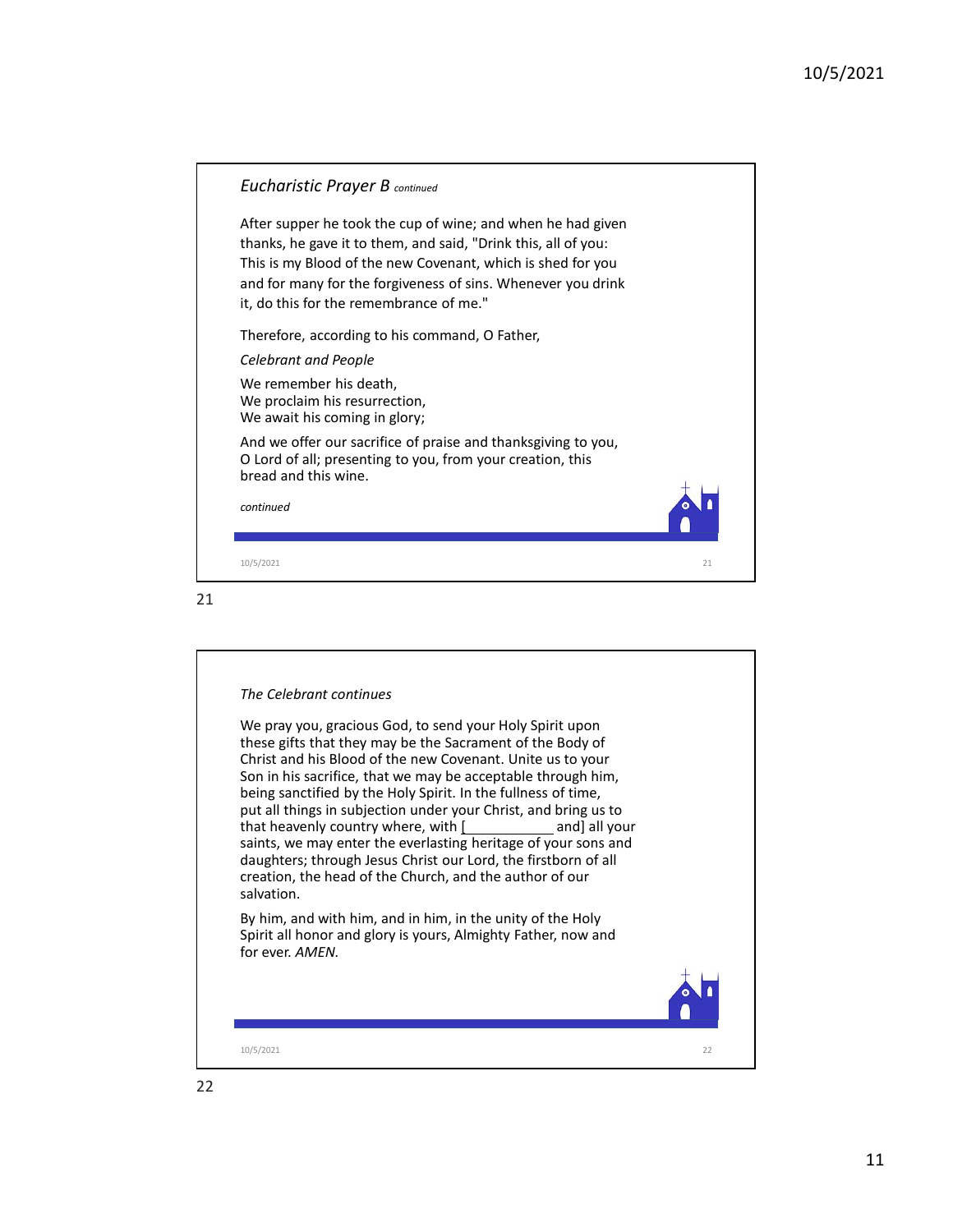



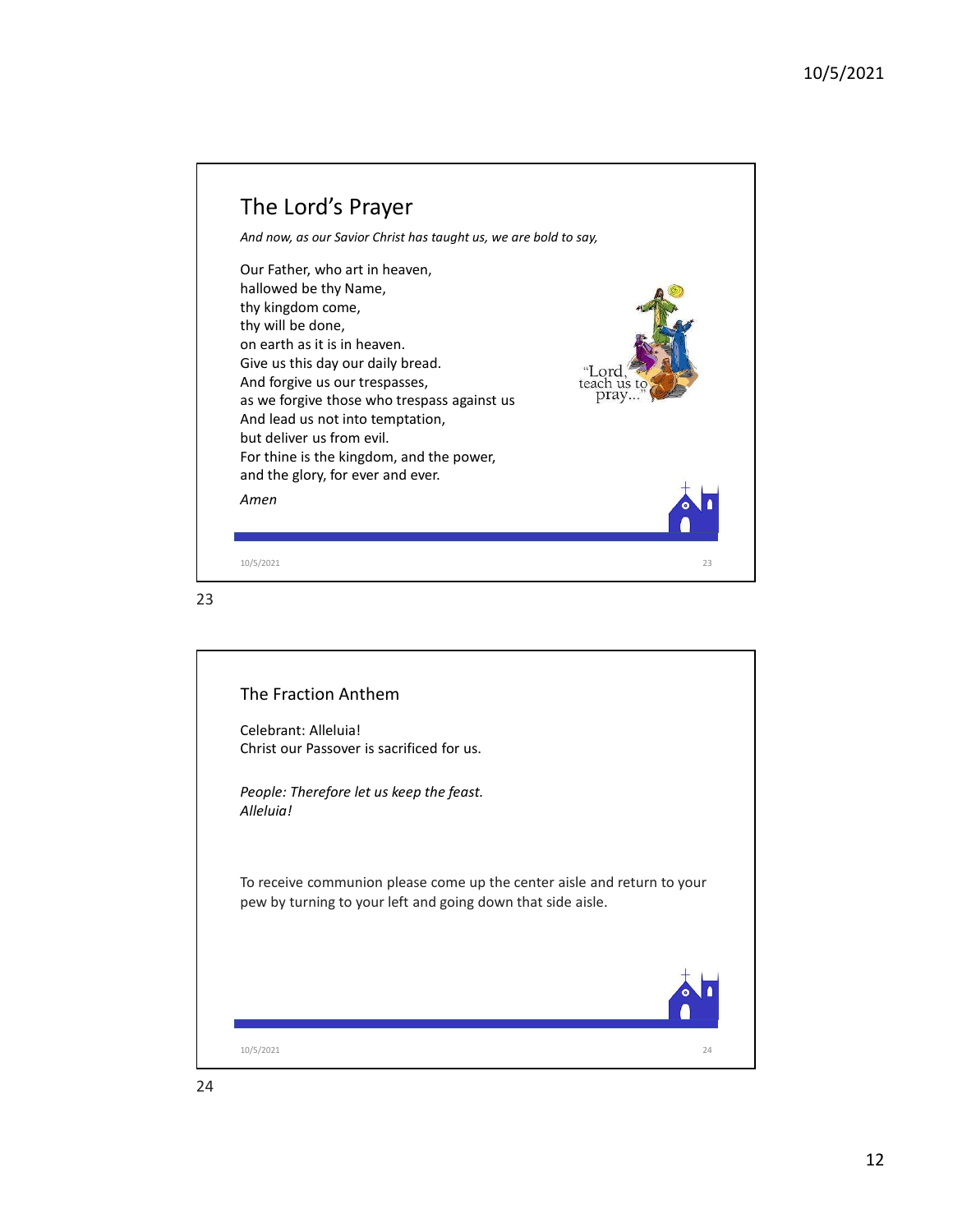